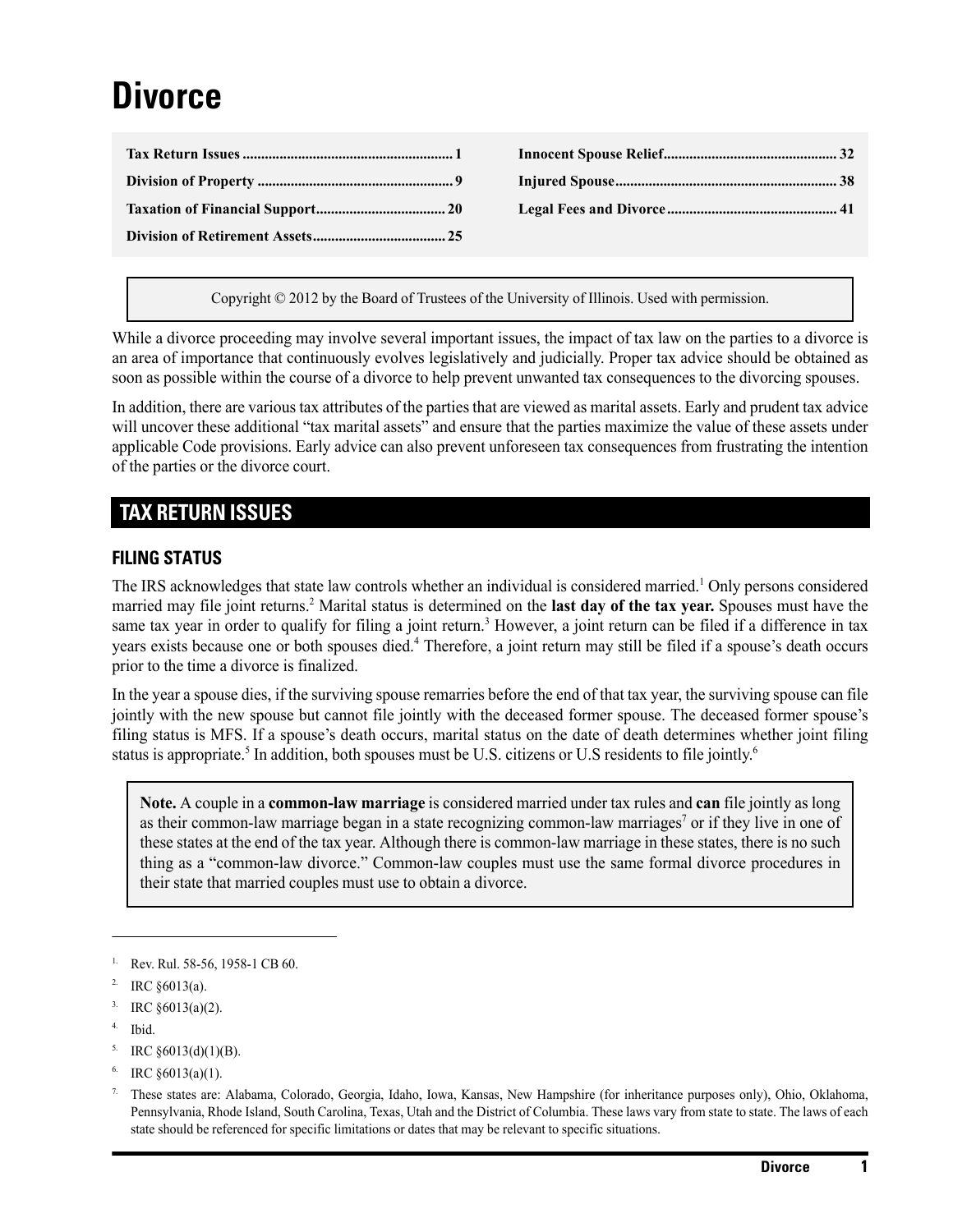## **Separation, Divorce, and Filing Status**

A married couple can file jointly even though the spouses did not live together during part or all of the tax year. However, spouses legally separated under a decree of separate maintenance are not considered married and cannot file jointly. Divorced spouses are no longer considered married once the divorce is **final.** If the divorce decree is **interlocutory,** the spouses are considered married until the decree is final.

An "interlocutory" divorce decree (sometimes called a "judgment nisi"), is a decree that is issued by the court but is considered incomplete or temporary until after the expiration of a period of time (such as 30, 60, or 90 days), when it automatically becomes final. Many state courts use judgments nisi for divorce. During the waiting (nisi) period after entry of the judgment for divorce, the spouses are still considered married and are officially divorced only after the expiration of the nisi period.

**Example 1.** Phil and Dolores, a married couple, have the same calendar tax year. They file for divorce in January 2012. A final decree of divorce is issued by the court on December 15, 2012. On the last day of their respective tax years, December 31, 2012, Phil and Dolores are not married. They ceased being married on December 15, 2012. They cannot file MFJ for the 2012 tax year.

**Example 2.** Use the same facts as **Example 1,** except the final divorce decree is issued February 23, 2013. Because Phil and Dolores are still considered married until the final decree and therefore are still married on December 31, 2012, they may file MFJ for the 2012 tax year.

**Example 3.** Use the same facts as **Example 1,** except the court order issued on December 15, 2012, is a judgment nisi with a 30-day nisi period. Phil and Dolores are still considered married on December 31, 2012, and can file jointly for the 2012 tax year.

**Invalid Divorce Judgment.** If a state court later finds a final divorce judgment invalid, the IRS will disregard the divorce.<sup>8</sup> However, there is a split of authority among tax cases in federal courts involving invalid divorce decrees. The 2nd Circuit<sup>9</sup> decided it would not recognize a state court's determination that a divorce is invalid. The 9th Circuit, however, ruled that such a determination by a state court must be recognized.<sup>10</sup> The IRS indicated that a foreign jurisdiction divorce for the sole purpose of avoiding the "marriage penalty" is not recognized. If a divorce becomes effective at the end of a tax year with a subsequent remarriage at the beginning of the following tax year, intent to avoid tax may be inferred.<sup>11</sup>

**Appeal of Divorce Judgment.** State law determines whether a divorce decree remains final if it is appealed. If an appeal makes the divorce judgment interlocutory, the spouses are considered married until the divorce judgment is final after the appeal is resolved. The 4th Circuit held that a joint return could not be filed in a year in which a Maryland divorce was appealed because the divorce remained final despite the appeal.<sup>12</sup> However, in states where an appeal delays finality, a joint return may be permitted.

**Annulment.** When spouses filed a joint return and a state court, holding that there never was a valid marriage, annulled the marriage in the following year, the IRS required amended returns using the single filing status.<sup>13</sup> Amended returns are required for all tax years affected by the annulment that are not closed by the statute of limitations. In addition, the Tax Court held that a taxpayer whose marriage was annulled had a right to amend returns from joint to single status. $14$ 

10. *H.K. Lee v. Comm'r*, 550 F.2d 1201 (Mar. 29, 1977).

14. *W.R. Wilson v. Comm'r,* TC Memo 1976-285 (Sep. 8, 1976).

Rev. Rul. 67-442, 1967-2 CB 65.

<sup>9.</sup> *Est. of H. Borax v. Comm'r*, 349 F.2d 666 (Jul. 30, 1965), *cert. denied*, 383 U.S. 935; *H.E. Wondsel v. Comm'r*, 350 F.2d 339 (Aug. 2, 1965), *cert. denied*, 383 US 935.

<sup>&</sup>lt;sup>11.</sup> Rev. Rul. 76-255, 1976-2 CB 40.

<sup>12.</sup> *K.T. Sullivan v. Comm'r,* 256 F.2d 664 (4th Cir. 1958); Rev. Rul 79-330, 1979-2 CB 391.

<sup>13.</sup> Rev. Rul. 67-442, 1967-2 CB 65.